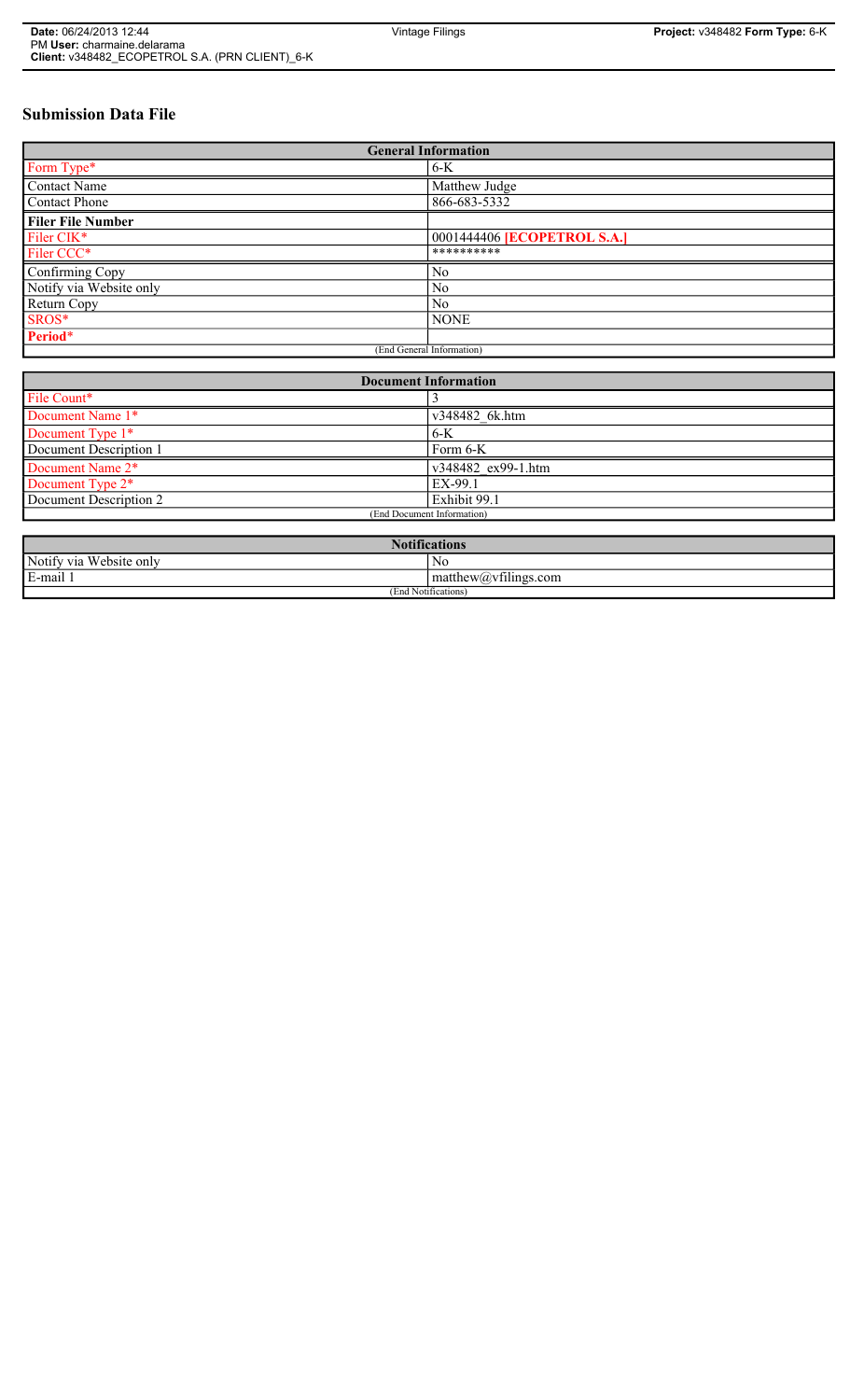#### **SECURITIES AND EXCHANGE COMMISSION Washington, D.C. 20549**

#### **FORM 6-K REPORT OF FOREIGN PRIVATE ISSUER PURSUANT TO RULE 13a-16 OR 15d-16 OF THE SECURITIES EXCHANGE ACT OF 1934**

June, 2013

Commission File Number: 333-153452

**ECOPETROL S.A.**

*(Exact name of registrant as specified in its Charter)*

Carrera 7 No. 37 – 69 BOGOTA – COLOMBIA

*(Address of registrant's principal executive offices)*

Indicate by check mark whether the registrant files or will file annual reports under cover Form 20-F or Form 40-F.

Form 20-F  $\boxtimes$  Form 40-F  $\Box$ 

Indicate by check mark if the registrant is submitting the Form 6-K in paper as permitted by Regulation S-T Rule 101(b)(1):

 $Yes$   $\Box$  No  $X$ 

Indicate by check mark if the registrant is submitting the Form 6-K in paper as permitted by Regulation S-T Rule 101(b)(7):

 $Yes$   $\Box$  No  $X$ 

Indicate by check mark whether by furnishing the information contained in this Form, the registrant is also thereby furnishing the information to the Commission pursuant to Rule 12g3-2(b) under the Securities Exchange Act of 1934.

 $Yes$   $\Box$  No  $\boxtimes$ 

If "Yes" is marked, indicate below the file number assigned to the registrant in connection with Rule 12g3-2(b): 82- $N/A$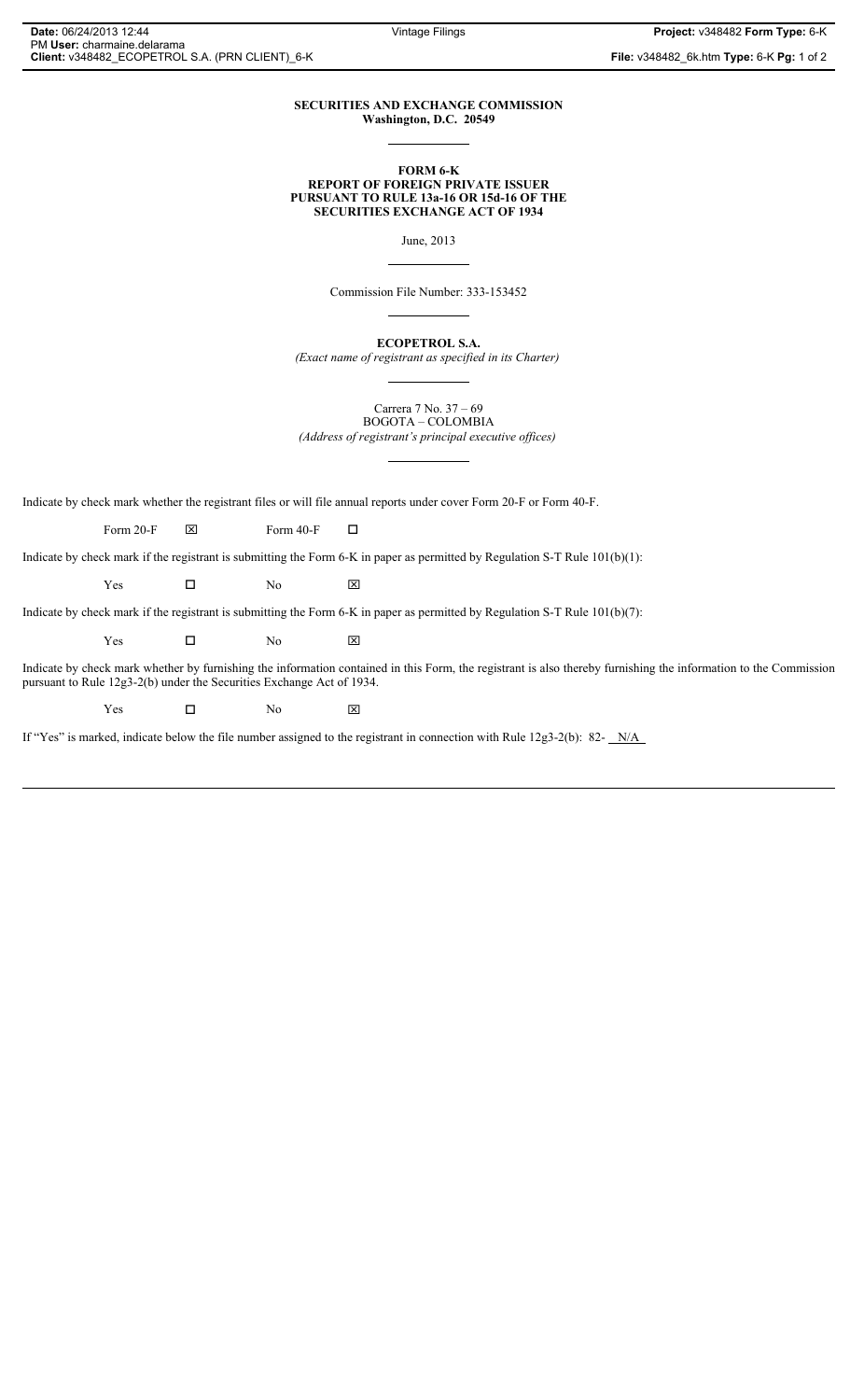## **SIGNATURE**

Pursuant to the requirements of the Securities Exchange Act of 1934, the Registrant has duly caused this report to be signed on its behalf by the undersigned, thereto duly authorized.

Date: June 24, 2013

Ecopetrol S.A.

By: /s/ Adriana M. Echeverri Name: Adriana M. Echeverri Title: Authorized Signatory